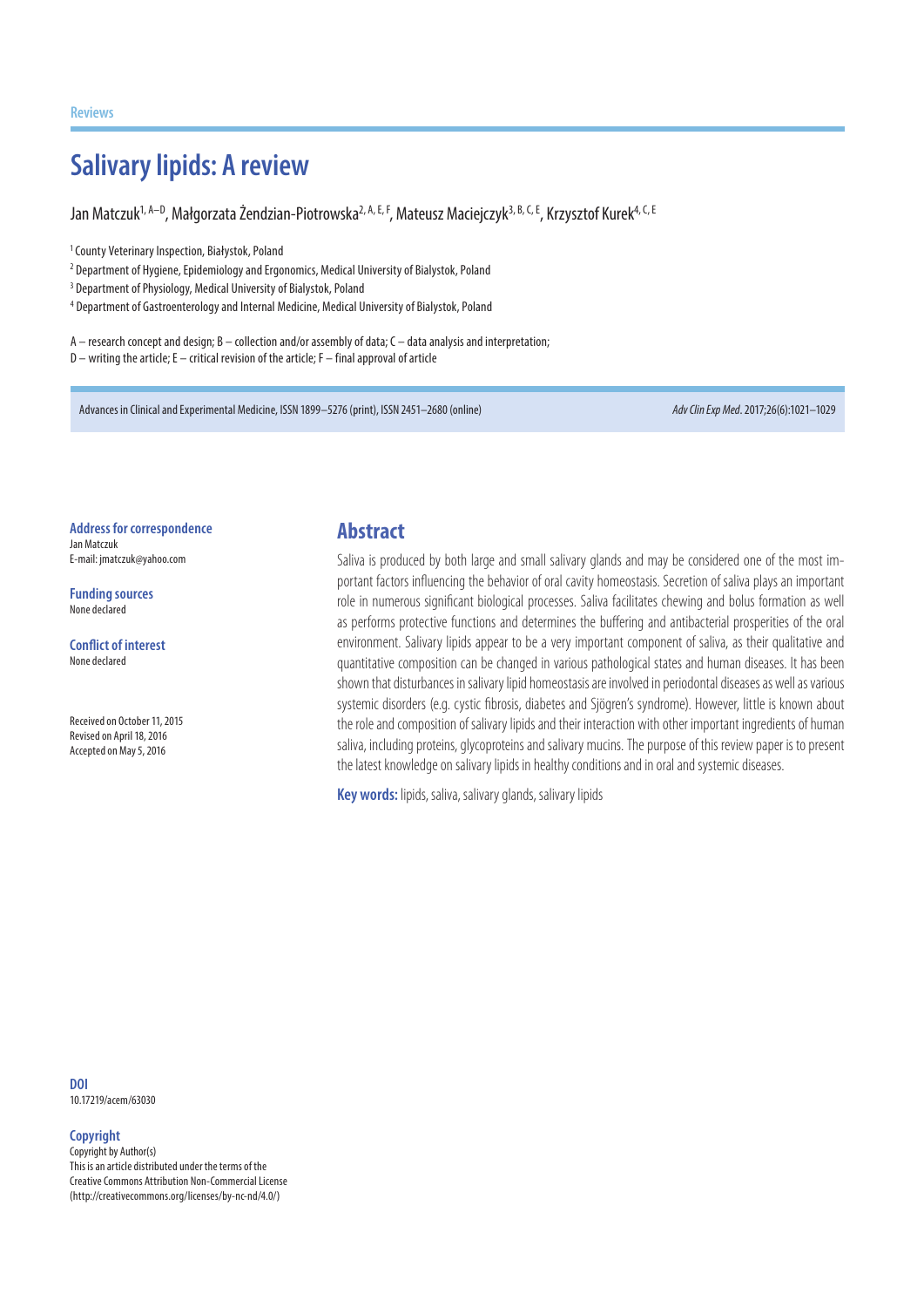### **Salivary glands and saliva**

Saliva is produced by 3 pairs of major salivary glands (parotid, submandibular and sublingual) and numerous minor unpaired salivary glands scattered within the oral submuco $sa^{1-4}$  Depending on the nature of saliva and its constituent cell types, the following glands can be distunguished: purely serous salivary glands, known as the alveolar salivary glands (e.g. the parotid gland and von Ebner's glands, located at the base of the tongue); purely mucous glands called tubular salivary glands (a plurality of small submucosal glands); and mixed tubulo-alveolar salivary glands. $3,4$  The latter glands may occur with a greater number of mucous cells (in the sublingual glands mucosal cells represent approx. 70%) or a predominance of serous cells (in the submandibular glands serous cells represent 80%).

Within a day, the salivary glands produce an average of 1000–1500 mL of saliva when at rest; stimulation may increase the amount of saliva secreted by several times.<sup>5,6</sup> In the absence of stimulation, the parotid, sublingual and minor salivary glands provide about 25%, 7–8% and 7–8%, respectively, of the whole saliva flow. The submandibular gland produces 60% of the unstimulated whole saliva (UWS) flow. When the salivary flow is stimulated, the parotid gland contribution increases by 10–15%, while the remaining salivary glands do not significantly increase saliva secretion.3,4,6,7 The fluids secreted by the serous parotid glands contribute most of the peroxidase, proline rich glycoproteine (PRG) and amylase, while the mixed, submandibular, sublingual and minor salivary gland secretions are rich in mucin, which is responsible for the viscoelastic properties of saliva and for the bloodgroup activity of saliva. $8-11,15$ 

Saliva fulfills a variety of functions in the oral cavity. It is the liquid medium of the oral cavity ecosystem, providing hydration of the teeth and mucous membrane surfaces, thereby allowing articulation and swallowing. Saliva determines the protection of the oral tissues against biological, mechanical and chemical stimuli; allows the perception of taste and temperature; and is responsible for initial food digestion.<sup>16</sup> These functions and properties of saliva are attributed to electrolytes, buffering systems, proteins, glycoproteins, and lipids.17–22 Salivary proteins, including glycoproteins, and lipids create a "network" which signals the presence of fats in the oral cavity and provides diagnostic and prognostic information.23–25 Salivary proteins are well characterized, but data for characterizing salivary lipids and their functions is scarce and controversial.<sup>16,21</sup>

## **A brief review of lipids**

There are many definitions of lipids. Previously, lipids were defined as non-polar compounds insoluble in water but easily soluble in organic solvents.26 Christie describes lipids as "fatty acids and their derivatives, and compounds biosynthetically or functionally related to them".<sup>27</sup>

To facilitate a comprehensive worldwide classification of lipids, the International Lipid Classification and Nomenclature Committee, with the participation of the LIPID MAPS Consortium, divided lipids into 8 main groups: fatty acyls, glycerolipids, glycerophospholipids, sphingolipids, sterol lipids, prenol lipids, saccharolipids and polyketides. $28,29$  The first 5 of these groups of lipids are found in saliva, so the authors decided to present briefly the biochemical characteristics of these lipids. It is worth mentioning that many previous works about salivary lipids use the old division of lipids into neutral lipids, glycolipids and phospholipids, which can be quite confusing.28,29

### **Free fatty acids**

Free fatty acids are the primary component of salivary lipids.30 Free fatty acids are composed of a hydrocarbon chain terminated by a COOH group. The presence of a repeating series of  $CH_2^-$  determines the hydrophobic nature of the fatty acids, while the COOH group is hydrophilic.26,31 The proportion of hydrophilic and hydrophobic groups in the molecule accounts for the amphipathic nature of free fatty acids.

Due to the number of carbon (C) atoms, free fatty acids can be divided into short- (< 6 C), medium- (8–14 C), and long-chain (> 16 C) free fatty acids; however, the most common molecules usually contain from 4 to 30 carbon atoms.32 Furthermore, saturated and unsaturated free fatty acids can be distinguished. In the body only unsaturated free fatty acids can be produced, in which the double bond is at position ω-9. Linoleic acid (ω-6) and α-linolenic acid (ω-3) cannot be synthesized by humans and must be provided by food. They are referred to as essential unsaturated fatty acids.<sup>32</sup>

### **Glycerolipids**

Glycerolipids include all glycerol-containing lipids, among which the largest group are acyloglycerols (esters formed from fatty acids and glycerol). Acylglycerols exist in various physical forms: monoacylglycerols (MGs), diacylglycerols (DAGs), and triacylglycerols (TGs); triacylglycerols are more plentiful than the other 2 groups.<sup>28,29</sup> In contrast to MGs and DAGs, TGs do not form dispersed micelles.<sup>32</sup>

Glyceroglycans are another subclass of glycerolipids, characterized by one or more sugar moieties attached to glycerol via a glycosidic linkage.<sup>29,33</sup>

One of the most numerous subgroups of glycerolipids are glycerophospholipids (phospholipids, PH). The common structural element of this class of compounds is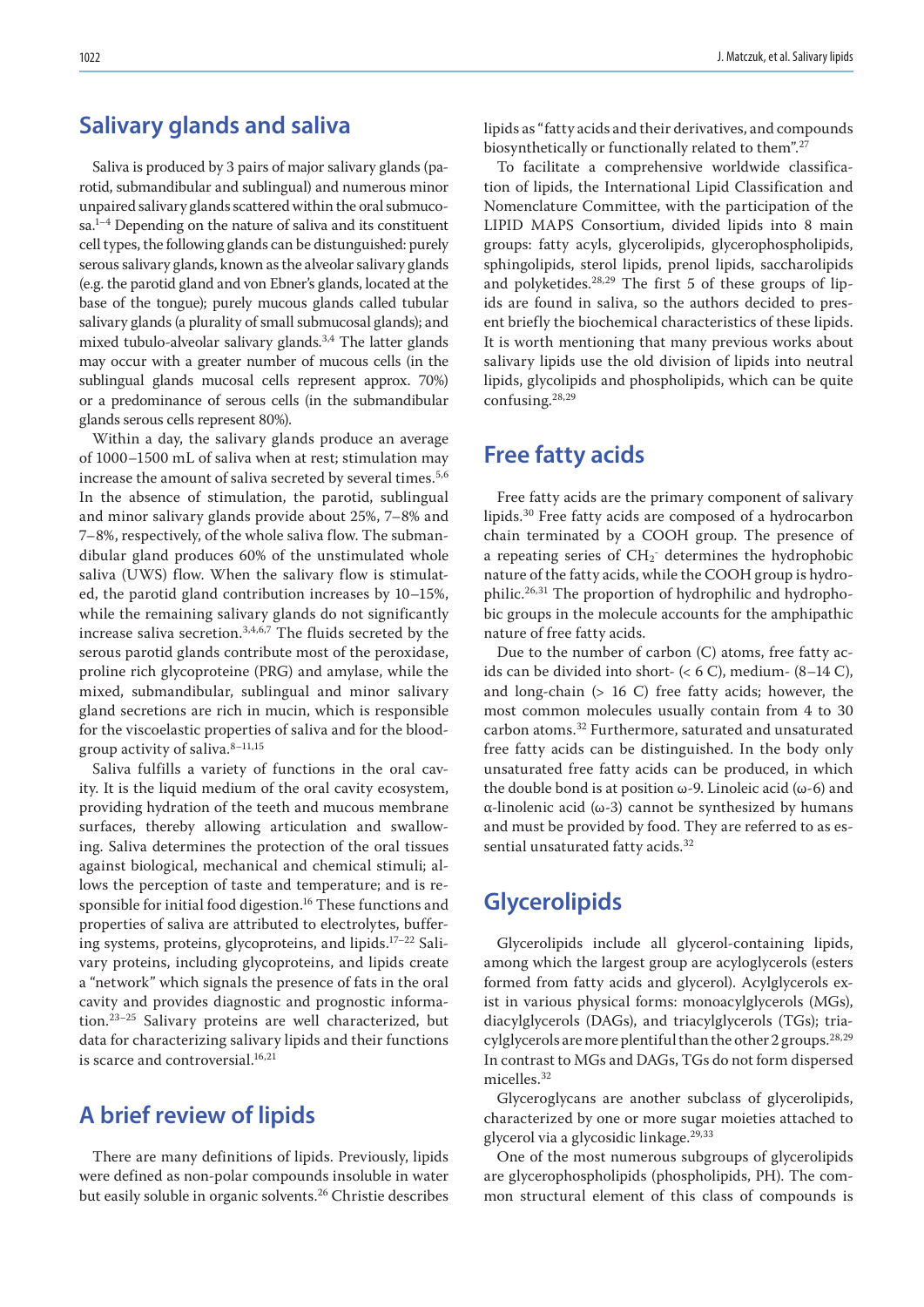phosphatidic acid (PA). The phosphate group of PA can be combined through an ester bond with a compound containing a hydroxyl group, for example choline, ethanolamine, serine, inositol or another glycerol, forming a phosphatidylcholine, phosphatidylethanolamine, phosphatidylserine, phosphatidylinositol, phosphatidylglycerol, and diphosphatidylglycerol. Among linked fatty acids, acids attached at the C1 carbon atom are typically saturated, while those attached at the C2 atom are unsaturated with one or more double bonds.<sup>29,31,32</sup>

Glycerophospolipids consist of a subset of ether phospholipids, which may contain both ester and ether linkages. This group includes plasmalogens and a platelet activating factor (PAF).<sup>29,31,32</sup> In the plasmalogens, glycerol is attached at carbon atom C1 by an ether linkage to the long chain in the aldehyde enol form. There are 3 classes of plasmalogens: phosphatidylcholine, phosphatidylethanolamine and phosphatidylserine.29,31,32

Sphingolipids are lipids that comprise aminoalcohol instead of glycerol: sphingosine or dihydrosphingosine.29,31,32 The amino group of sphingosine may communicate via an amide bond with fatty acids, forming a ceramide.34–36 A ceramide is a precursor of sphingomyelin and glycosphingolipids. Glycosphingolipids form a polar sugar chain (consisting of one or more monosaccharides), which is bonded O-glycosidically to the ceramide by a hydroxyl group at the C1 atom of sphingosine. Depending on the type of sugar chain, the following are distinguished: neutral glycosphingolipids, containing neutral saccharides (e.g. galactosylceramide and glucosylceramide); acidic glycosphingolipids (gangliosides containing one or more sialic acid residues); and sulphatides, containing a sulfonic acid group. Another group of glycosphingolipids, which has not yet been demonstrated in saliva, consists of basic glycosphingolipids and amphoteric glycosphingolipids.28,29

Cholesterol is a monohydroxy cyclic unsaturated alcohol, which is of exogenous origin or which may be synthesized de novo in the cytoplasm and endoplasmic reticulum of hepatocytes.37 In body fluids, cholesterol is associated with lipoproteins. It is a major component of cell membranes (with the exception of the mitochondrial membrane) and is present in the cytoplasm in the esterified form with fatty acids.31,32,38

Phospholipids, cholesterol and sphingolipids are a structural and functional building material for the cell and intracytoplasmic membranes. Their presence determines the flexibility, fluidity and permeability of these membranes. It should be emphasized that phospholipids may play an important role as second messengers and in the processes of salivation.<sup>39</sup> This group includes inositol phospholipids. Neurotransmitters, such as acetylcholine, norepinephrine and substance P, connecting with their membrane receptors, activate G proteins, in particular protein GP(q). This protein activates phospholipase C, which hydrolyzes membrane phosphoinositol to form

phosphatidylinositol-4,5-diphosphate (IP2). Phospholipase C phosphorylates cellular proteins that stimulate the processes of gene expression and cell proliferation, as well as activate membrane channels in the cell. It also increases the synthesis and secretion of proteins by the follicle cells and ducts of the salivary glands. IP3 is released from the membrane into the cytoplasm, where it binds to specific receptors in the membrane of the endoplasmic reticulum, which opens the channels for calcium ions and initiates the production of initial saliva.<sup>6,10</sup>

# **Salivary lipids in health**

Lipids in saliva obtained from the major salivary glands were first detected by Doubleday in 1909.<sup>40</sup> During subsequent years, a quantitative analysis of the lipids in saliva began, focusing on particular classes of lipids.41–45 Later precise quantitative analyses of lipids focused not only on the major groups of lipids, but also on fatty acids constituting individual groups of lipid. The data on the total lipid concentration in stimulated submandibular and parotid saliva is controversial, since they vary from 0.91 mg/100 mL to 9.52 mg/100 mL and from 0.21 mg/100 mL to 9.24 mg/100 mL, respectively.<sup>46,47</sup> However, early qualitative analyses of the lipids in saliva are similar in all available works in this field. Larsson et al. and Slomiany et al. demonstrated that in parotid and submandibular saliva more than 99% and 98% of lipids, respectively, were non-polar.<sup>46,47</sup> The neutral lipids were represented by cholesterol and its esters, free fatty acids and tri-, di- as well as monoglycerides, which was confirmed by subsequent studies by Tomita et al. and Brasser et al.<sup>48.49</sup> Brasser et al. also identified other neutral lipids, namely squalene and wax esters, and they found that salivary lipids were similar to the profile of skin surface lipids. The only polar lipids identified by Larssen et al. were phosphatidylcholine, phosphatidyletanolamine and sulphatidie, present in both parotid and submandibular fluid; these findings were in agreement with Slomiany et al.<sup>46,50</sup> In another work, Slomiany et al. demonstrated that parotid and submandibular saliva also contain glycolipids: glyceroglicolipidis and glycosphingolipids.51 The latter were represented by galactosyl ceramide, glucosylceramide and lactosylceramide, and their content varied from 0.5% to 2% of the total salivary lipids. Neutral glyceroglicolipids accounted for approx. 60% of the total glyceroglicolipids, where hexa- and octaglucosylglyceroglucolipids predominated. Sulfated compounds were represented by tri- and tetraglucosylglucolipids.51 The non-estrified (so-called free) salivary fatty acids – primarily palmitic acid – were the most abundant, followed by stearic, oleic and linoleic acids. Other non-estrified fatty acids were present at concentrations of less than 1µM.<sup>52</sup> Tri-, di-, and monoglycerides were composed mainly of palimitic and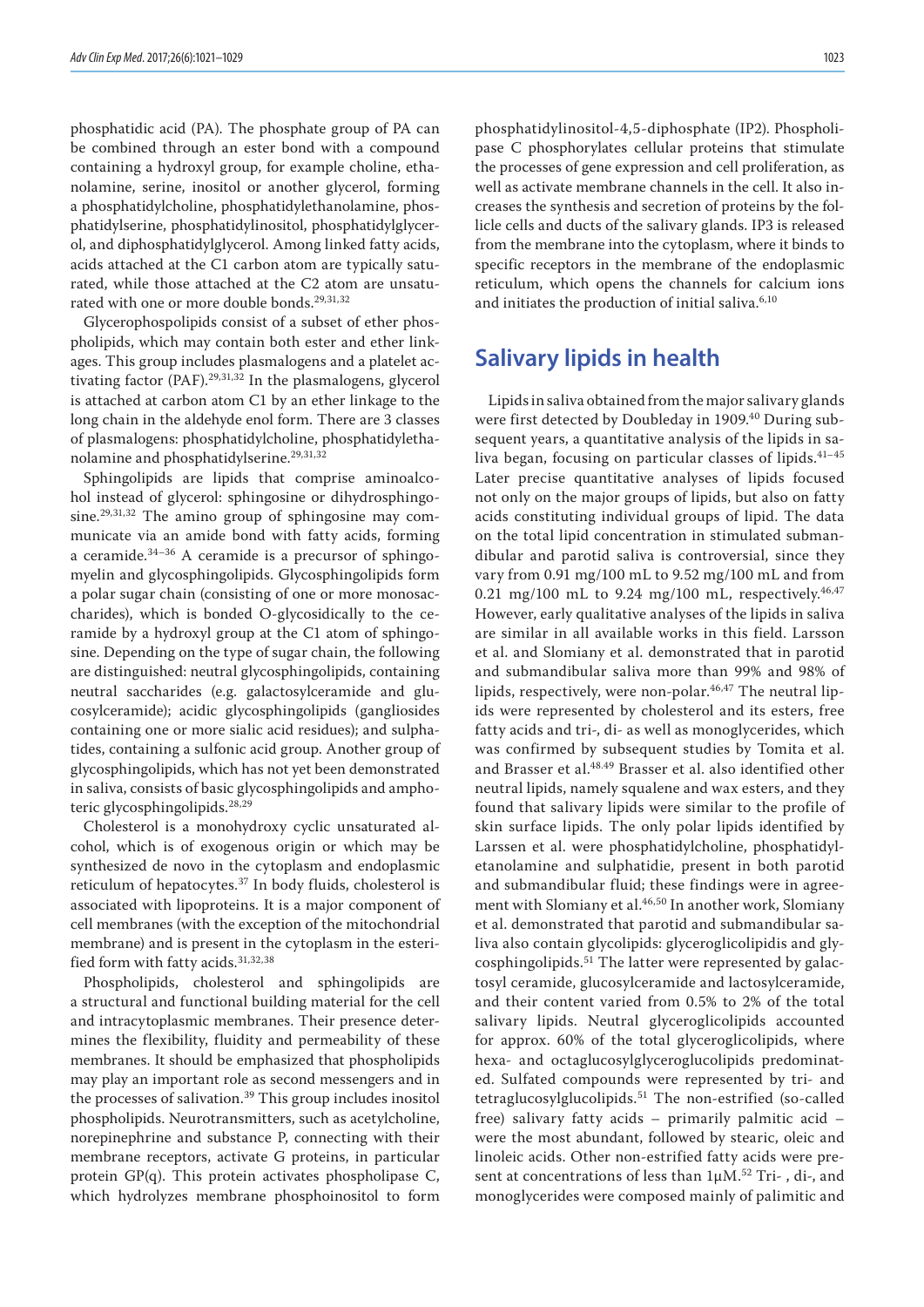stearic acid, while cholesteryl esters were characterized by the presence of large amounts of residues of palimitic, stearic and oleic acids. Salivary phospholipids included both saturated and unsaturated fatty acids ranging in size from 12 to 26 carbon atoms, wherein palmitic, stearic, oleic and eruic acids were present in the largest quantities.<sup>47</sup> The lipid core of the glyceroglycolipids consisted mainly of glyceryl monodocosyl, monoheneicosyl and monoeicosyl alkyl ethers as well as palimitic, stearic and eruic fatty acids.<sup>53</sup>

While the content and the composition of parotid saliva lipids do not differ significantly from those of submandibular saliva, and stimulation does not significantly change the fatty acid content or the lipid profile of saliva, considerable differences have been found in minor salivary gland lipids.45 Slomiany et al. showed that 32.4% of the total lipids were neutral lipids, 44.6% were glycolipids and 23% phospholipids. The total amount of lipids in labial saliva was estimated to be  $423.8 \mu$ g/mL of saliva.<sup>54</sup> Of the total neutral lipids, 43.8% was comprised of free fatty acids, 26.9% was cholesteryl esters, 15.4% triglycerides, 11.6% cholesterol and approx. 3% was made up of mono- and diglycerides. The free fatty acids, cholesteryl esters and triglycerides mainly included palmitic, oleic and erucic acids. Glycolipids were represented by glyceroglicolipids and glycosphingolipids. Glycosphingolipids were represented by glucosylceramide and lactosylceramide; their content in saliva ranged from 0.5% to 1.3% of the total lipids. Sulphated glyceroglycolipids, amounting to 25.4% of the total glycerglycolipids, were primarily tri- and tetrglucosyl compounds. Neutral glyceroglicolipids were demonstrated to be mono-, di-, tetra-, hexa- and octaglucosyl glyceroglucolipids; the last two were predominant, and accounted for 61.6% of the total glyceroglucolipids. The glycolipids were rich in oleic (30.1%) and erucic (19%) acids. Oleic acids (38.9%) were the main lipid component of the phospholipids, which represented 23% of the total labial lipids, (mainly phosphatidylethanolamine, phosphatidylcholine and phosphatidylserine).

The total labial salivary lipids are 4–5 times more numerous than parotid and submandibular salivary lipids, and show a higher percentage of phospholipids and glycolipids. One possibility is that these differences may reflect the different processes in which serous and mucous cells secrete their products, which was explained by Tandler and Poulsen.55 They suggested that mucous cells of the labial salivary glands secrete their products in a partly apocrine manner in which the release of the contents of the secretory vesicles is accompanied by the loss of part of the cell membrane. Therefore, the discharge of such cells contains lipids as part of the cell membrane (i.e. phospholipids and sphingolipids). It is also possible that the glycoproteins synthesized by cells of the mucous labial gland may combine with lipids of the cell membrane, and these cells are then secreted into the saliva.

On the other hand, the observed differences could be due to the interaction between lipids and proteins suspended in then aqueous solution of saliva. The relationship between salivary lipids and the protein components of saliva and the extent of interaction between them were partly demonstrated by Slomiany et al., who measured the distribution of lipids in the fractions of parotid and submandibular saliva following Bio-Gel A-50 column chromatography.56 Over 50% of the submandibular salivary lipids, in particular glycolipids, free fatty acids, phospholipids and cholesterol, were detected in the fraction of saliva rich in mucins. In the parotid saliva, free fatty acids were detected in the fraction deprived of carbohydrates, whereas cholesteryl esters and phospholipids were associated with the carbohydrateabundant fraction.

The physical state of the lipids present in saliva is unknown. Since lipids are practically insoluble in water, they must be complexed with the carrier in order to exist in the saliva. To date, the existence of 2 types of interactions between proteins and lipids has been demonstrated, i.e. hydrophobic and covalent interactions. Hydrophobically bound lipids are represented by neutral lipids, glycolipids and phospholipids; the only covalently attached lipids are fatty acids.57,58 In a hydrophobic amino acid, side chains participate in the hydrophobic binding. These side chains are located on the protein surface, coming in contact with the hydrophobic parts of the lipids. The covalent bond is created, however, by the commonality of one or more pairs of electron-binding atoms.31 It has been shown that in the submandibular glands most hydrophobic interactions with lipids are combinations with MUC5B (50%) and MUC7 (30%). These bonds are very strong and resistant to urea and cesium salts.<sup>59,60</sup> Slomiany et al. thought that lipids produced in the parotid glands exist as lipoproteins, and the main glycoprotein taking part in the interactions between proteins and lipids may be a prolinerich glycoprotein (PRG).47

The presence of such lipid carriers was recently demonstrated in the saliva of healthy subjects that showed the presence of apolipoprotein B.61 However, little is known about the fragments of glycoproteins, where hydrophobic interactions with the lipids present in saliva occur. Salivary mucins contain highly glycosylated regions and regions devoid of carbohydrate moiety.<sup>11</sup> The removal of non-glycosylated regions of mucins was associated with a decrease in the phospholipid content as well as an increase in the number of glycolipids (the content of neutral lipids did not change significantly). These observations suggest that phospholipids may interact hydrophobically with non-glycosylated glycoproteins, while glycolipids bind to the glycosylated parts of mucins.<sup>59,60</sup>

Fatty acids are combined through an ester linkage with non-glycosylated regions of salivary glycoproteins, mainly large- and low-molecular mucins. In this bind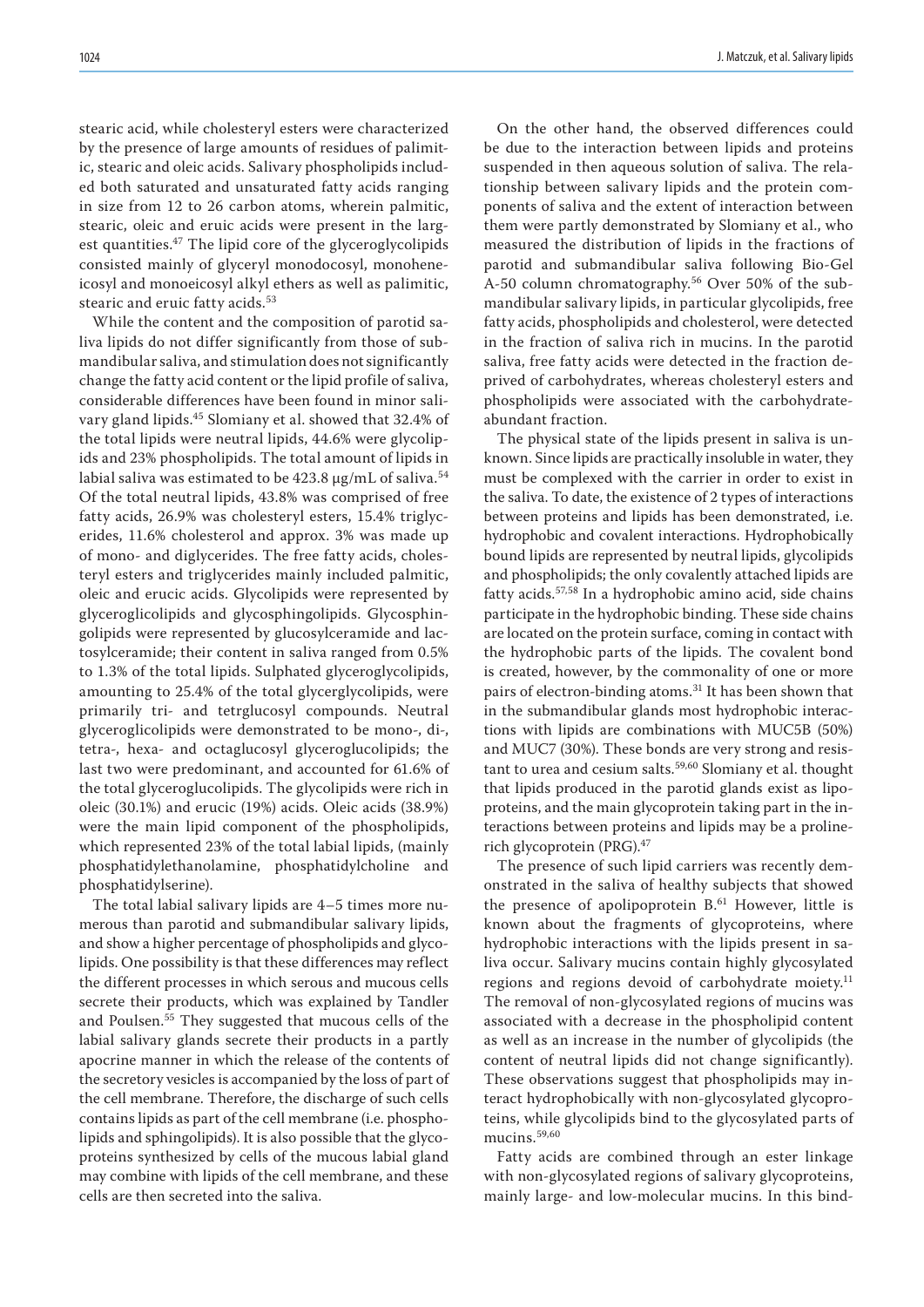ing, hydroxyl groups of serine, threonine and tyrosine may be involved.<sup>62,63</sup> Most frequently, covalent combinations occur: palmitic, stearic, erucic and oleic acids.<sup>64,65</sup> It has been shown that the attachment of a fatty acid takes place during the biosynthesis of salivary mucin in mucosal cells and occurs at the end of the processing of oligosaccharide chains, just prior to the formation of polymeric high-molecular-weight mucin. In addition, the connection of a fatty acid is catalyzed by a specific fatty acyl transferase and takes place in the region of a non-glycosylated protein chain; however, fatty acids are attached as hydroxy esters rather than thiol esters. Fatty acyl transferase activity was demonstrated not only in the mucus-secreting submandibular, sublingual and minor salivary glands, but also in the serous parotid glands. Because the major proteins synthesized by parotid glands are rich in glycoproteins, it is highly likely that PRG is acylated with fatty acids. $62,63$ 

Three sources of lipids in human saliva are considered: serum component transudation, exfoliative cells and salivary gland secretion.<sup>66,67</sup> It has been demonstrated that saliva, serum and cell membrane do not differ significantly with respect to neutral lipids and phospholipids, but they differ markedly with respect to glycolipids. The glycolipids occurring in serum and cell membranes are comprised mainly of glycosphingolipids, while mainly glyceroglycolipids are encountered in saliva.<sup>51,68</sup> Moreover, given the fact that serum contains 50–60 times more lipids than saliva, neutral lipids and phospholipids could originate mainly from serum, as has been demonstrated for cholesterol. Salivary cholesterol accounts for 15% of the neutral lipids in saliva, and men show more salivary cholesterol than women, both of which are true of serum; moreover, a positive correlation between cholesterol levels in saliva and in serum suggests that a high percentage of the salivary cholesterol originates from serum, which is in agreement with Slomiany et al.37,47 A thorough analysis of the contribution of serum and membrane lipids other than cholesterol demonstrates that only a small amount (less than 2%) is plasma-born or is a result of cell exfoliation.45 Several pieces of evidence point to the fact that salivary lipids mostly originate from the salivary glands. It has been shown that the biosynthesis of triglycerides, phospholipids, sulfated lipids and glyceroglycolipids takes place in the salivary glands.<sup>69,70</sup> Salivary glands contain 2 different sulphonyl transferases, carrying sulfate groups on the sugar chain of glycolipids. The 1<sup>st</sup> enzyme, present in the microsomal fraction, is transferred by the sulfate groups on the sugar chain of glyceroglycolipids, which are the main glycolipids of human saliva. The 2<sup>nd</sup> enzyme is present in the cytoplasmic fraction and is responsible for the sulfation of sugar chains of sphingolipids, which represent the main ingredients of the plasma membrane. It is therefore apparent that salivary glands synthesize both secretory and structural lipids.

# **Salivary lipids and systemic diseases**

There is little data on the nature and content of salivary lipids in systemic diseases. Cystic fibrosis is an innate genetically determined human disease involving impaired secretion by the exocrine glands, including the salivary glands. So far, numerous studies have been published on disturbances of the composition and secretion of salivary proteins and glycoproteins in the course of this disease; however, only Slomiany et al. have published a qualitative and quantitative study on neutral lipids, phospholipids and glycolipids in the submandibular saliva of young patients with cystic fibrosis.50,71–74 They showed that saliva from cystic fibrosis patients differs from the saliva from healthy controls with respect to the lipid content and composition. Submandibular saliva from cystic fibrosis patients contained 66% more lipids than the saliva of the healthy controls. The same neutral lipid composition was found in the saliva of healthy individuals and in the patients with cystic fibrosis, but their percentages were significantly different. The saliva of the cystic fibrosis patients contained significantly more fatty acids (54%), triglycerides (35%) and cholesterol (42%) than the saliva of the healthy subjects. The phospholipid content in the saliva of the cystic fibrosis patients was twice as high as in the saliva of healthy individuals, with no differences in the proportion of individual phospholipid classes in the 2 types of saliva samples. In the cystic fibrosis patients' saliva the presence of 0.2–0.5% glycosphingolipids was demonstrated, in addition to the glycorolipids occurring in the healthy controls' saliva. These patients' saliva contained significantly higher concentrations of di- and octaglucosyl glyceroglucolpids, while the saliva of the healthy individuals presented significantly higher levels of mono- and hexaglucosyl glyceroglucolipids. The acidic tetraglucosyl glyceroglucolipid constituted 80% of the sulfated glyceroglucolipids in the healthy individuals' saliva and 59% of the sulfated glyceroglucolipids in the cystic fibrosis patients' submandibular saliva. No significant differences were observed in the fatty acid composition of the lipid fraction of normal and cystic fibrosis saliva. Other studies by A. Slomiany et al. and B.L. Slomiany et al. demonstrated, however, that submandibular saliva of cystic fibrosis patients was characterized by significantly elevated levels of covalentlybound fatty acids.57,75 Those authors hypothesized that the elevated levels of neutral lipids in the cystic fibrosis saliva were the result of increased transition of lipids from the blood, since lipids are known to be increased in the serum of cystic fibrosis patients.76 Another theory was that the increase in neutral lipid levels may be a result of increased synthesis and secretion of salivary proteolipids, since it has been shown that other salivary proteins are also elevated.72 Elevated concentrations of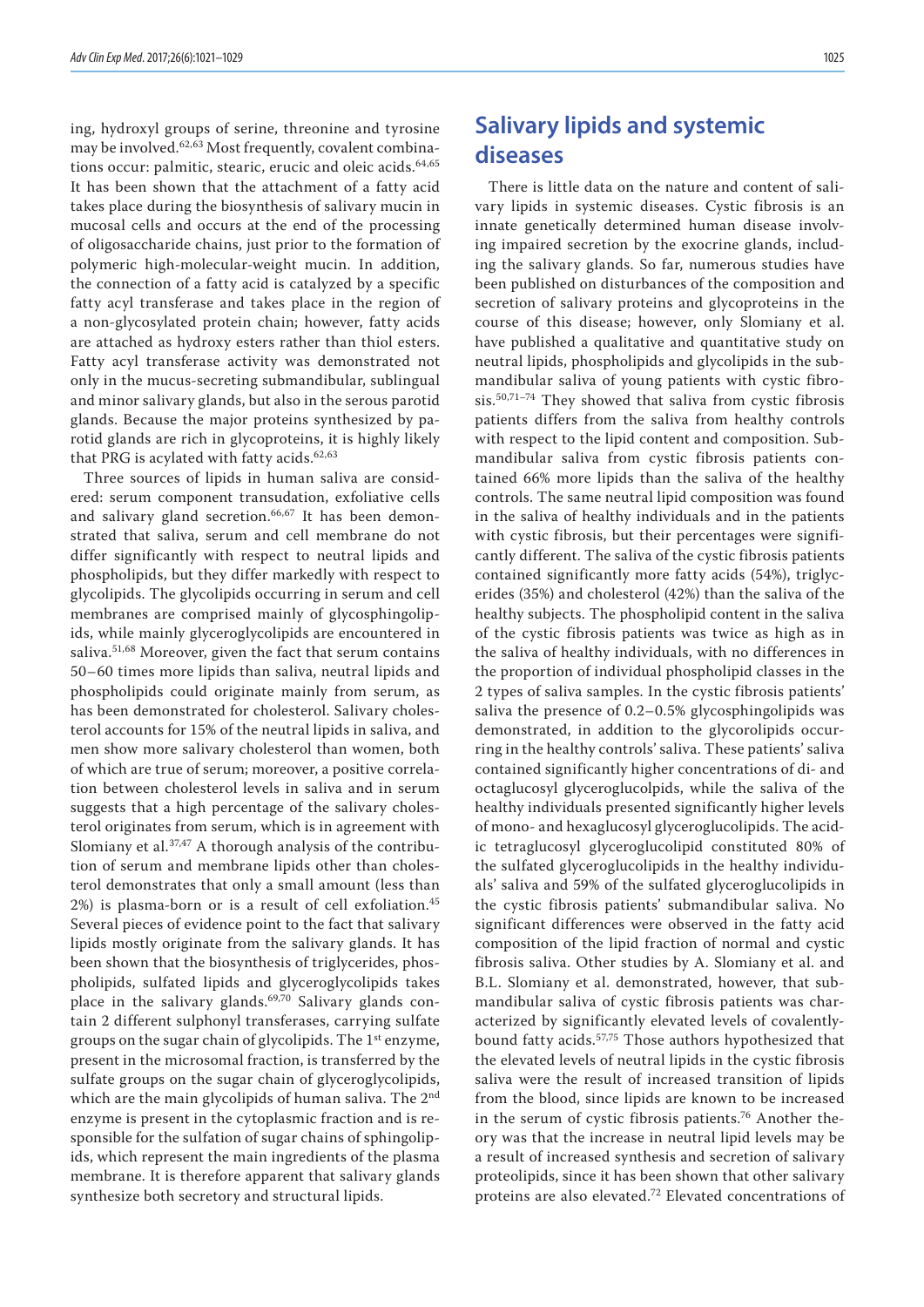#### Table 1. An overview of major studies about salivary lipids in health and disease

| Aim/study design                                                                                                                                                                                                  | Results/endpoints                                                                                                                                                                                                                                           | <b>References</b> |
|-------------------------------------------------------------------------------------------------------------------------------------------------------------------------------------------------------------------|-------------------------------------------------------------------------------------------------------------------------------------------------------------------------------------------------------------------------------------------------------------|-------------------|
| The lipid composition of parotid saliva in young men and<br>changes caused by stimulation                                                                                                                         | There were no significant differences in the composition of neutral and<br>polar lipids in the parotid saliva as a result of stimulation.                                                                                                                   | 45                |
| The lipid content of parotid and submandibular saliva from<br>caries-susceptible and caries-resistant patients                                                                                                    | The levels of phospholipids and neutral lipids (i.e. free fatty acids,<br>triglycerides and cholesterol esters) were significantly lower in the parotid<br>and submandibular saliva of caries-resistant patients.                                           | 91                |
| The relationship between high-molecular-weight mucus<br>glycoprotein and covalently bound lipids from stimulated<br>submandibular saliva of caries-susceptible and caries-resistant<br>patients with blood type A | The submandibular saliva from caries-susceptible and caries-resistant<br>patients are characterized by a different quantitative composition and<br>different physiochemical characteristics of salivary mucus glycoproteins<br>and covalently bound lipids. | 51                |
| The relationship between salivary lipids and proteins and<br>glycoproteins in human saliva                                                                                                                        | Parotid and submandibular lipids show specific associations with the<br>proteins and glycoproteins in human saliva.                                                                                                                                         | 56                |
| The lipid composition of stimulated human labial gland saliva                                                                                                                                                     | Of all the salivary lipids, 44.6% were glycolipids, 32.4% neutral lipids, 23%<br>phospholipids.                                                                                                                                                             | 50                |
| The lipid composition of dental plaque from caries-<br>susceptible and caries-resistant patients                                                                                                                  | Plaque maturation is associated with elevated levels of neutral lipids and<br>phospholipids, as well as reduced glycolipid content.                                                                                                                         | 92                |
| The quality and quantity of neutral lipids in parotid,<br>submandibular and whole stimulated human saliva                                                                                                         | Cholesteryl esters, cholesterol, triglicerydes, diglicerydes, monoglicerydes<br>and free fatty acids accounted for 96-99% of the total salivary lipids.                                                                                                     | 46                |
| The lipid and protein content in stimulated parotid and whole<br>saliva from caries-susceptible and caries-resistant women                                                                                        | The lipid and protein content was significantly elevated in the parotid<br>saliva from caries-susceptible patients.                                                                                                                                         | 48                |

phospholipids and the presence of glycosphingolipids in cystic fibrosis patients' submandibular saliva may be due to the presence of membrane lipids in an aqueous solution of saliva, and may also be the evidence of the existence of salivary abnormalities associated with the secretion of important proteins by cystic fibrosis patients.

Intracellular lipid accumulation in the salivary glands of diabetic rats has been observed, but it was greater in the parotid than in the submandibular or sublingual glands.77,78 Morris et al. were the first to investigate the fatty acid profile, the time course of fatty acid accumulation and the effect of insulin treatment on salivary gland lipids in induced diabetes in a rat model.<sup>77</sup> They observed that stearic acid (C18:0) and linoleic acid (C18:2w6) showed a significant increase in all the salivary glands over 4 weeks after the streptozotocin injection to induce diabetes. In contrast, oleic acid (C18:1w9) was significantly down-regulated in the parotid gland after 3 and 4 weeks, which was in agreement with Mahay et al.79 Decreases in arachidonic acid were significant in the submandibular gland in 3 weeks and in the parotid gland in 2 weeks of experimental diabetes. Insulin treatment decreased the amount of stearic and linoleic acids in the submandibular and parotid glands as compared to the controls. The authors concluded that the decreases in C18:1w9 and C20:4w6 may be a result of inhibition of desaturase enzymes, which are known to be stimulated by insulin.<sup>80</sup> A lack of insulin results in the accumulation of saturated (C18:0) and less unsaturated fatty acids (C18:2w6) as well as an increase in C18:2w6/C18:1w9 ratios. The latter is probably a result of the fact that the amount of linoleic acid is constant,

because it comes from the diet, but cannot be desaturated and elongated, while oleic acid cannot be produced from stearic acid. The authors also posited that the accumulation of saturated and less unsaturated fatty acids may be due to a decrease in the consumption of lipids in the synthesis of cell membranes of secretory vesicles. The accumulation of saturated and less unsaturated fatty acids alter membrane structure and fluidity, as well as membrane enzyme function and the secretory function mechanism.79,81 Treatment with insulin showed that the effects of diabetes on salivary lipids are rapid and totally reversible.

Salivary glands are a major target organ of inflammation in the course of Sjögren's syndrome (SS).<sup>82,83</sup> An immunohistological analysis of the salivary glands of SS patients has disclosed lymphocytic infiltration with a predominance of T lymphocytes, especially CD4 + cells (the ratio between CD4 + and CD8 = 2:1), as well as a reduced number of B lymphocytes and macrophages, which may be the immediate cause of destruction and dysfunction of the salivary glands. $84$  Changes in the total amount of saliva secreted are accompanied by changes in the quality of the saliva; however, most researchers have analyzed the protein component of saliva in the course of SS, and data on lipids in the saliva of SS patients is scarce.85–88 Parotid salivary lipid analyses have demonstrated that patients with SS had twice as many total lipids as healthy controls, 4 times as many glycolipids and 20 times more phospholipids. Neutral lipids in SS patients contain a higher percentage of mono-, di- and triacyloglycerols and cholesterol than healthy controls, and a lower percentage of cholester-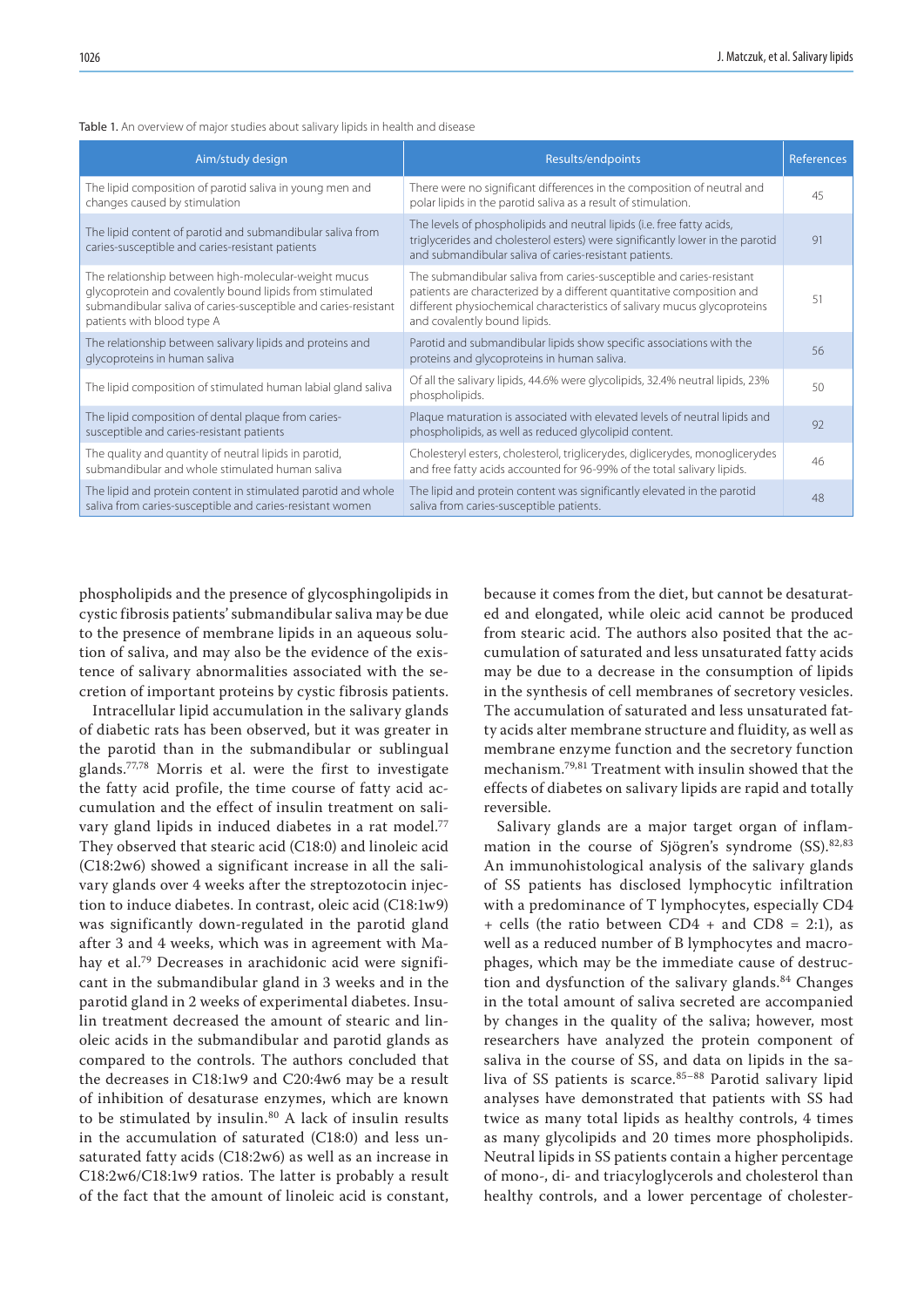ol esters. A phospholipids profile showed a significant increase in phosphatidylcholine in SS, while a profile of glycolipids revealed an increase in sphingomielin.<sup>89</sup> More recently, Tishler et al. identified eicosanoids in the saliva of SS patients.<sup>90</sup> They demonstrated a significant increase of prostaglandin  $E_2$  and thromboxane  $E_2$  in mixed saliva from SS individuals as compared to healthy controls and xerostomic patients. They stated that elevated concentrations of eicosanoids in the saliva of SS patients could be a good marker of an inflammatory process in the salivary glands in the course of this disease and could help to identify patients suffering from xerostomia, which may result from other diseases.

The results of the main studies about human salivary lipids in health and disease are summarized in Table 1.

### **Summary**

Salivary lipids are among the most essential cellular components of human saliva. In the oral environment they determine the flexibility, fluidity and permeability of cellular membranes and participate in intercellular transport and the signal transduction pathways between the salivary glands and other tissues. Although the qualitative and quantitative content of salivary lipids can change in various pathological states and diseases (e.g. cystic fibrosis, diabetes and Sjögren's syndrome), little is known about the role and composition of salivary lipids, and about their interaction with other important ingredients of human saliva, including proteins, glycoproteins and salivary mucins. Only accurate knowledge of the qualitative and quantitative composition of lipids and their role in the oral cavity will make it possible to understand better the pathological processes occurring in the oral cavity and in the parotid and submandibular salivary glands. There is, therefore, a need for further research on the role of salivary lipids in both health and disease.

#### **References**

- 1. Amano O, Mizobe K, Bando Y, Sakiyama K. Anatomy and histology of rodent and human major salivary glands: An overview of the Japan Salivary Gland Society – sponsored workshop. *Acta Histochem Cytochem.* 2012;45:241–250.
- Kontis TC, Johns ME. Anatomy and physiology for the salivary glands. In: Bailey BJ. *Head & neck surgery – otolaryngology*. Philadelphia, PA; 2001.
- 3. Sonesson M, Eliasson L, Matsson L. Minor salivary gland secretion in children and adults. *Arch Oral Biol.* 2003;48:535–539.
- 4. Eliasson L, Carlén A. An update on minor salivary gland secretions. *Eur J Oral Sci.* 2010;118:435–442.
- 5. Malamud D. Salivary diagnostics: The future is now. *Am J Dent Assoc.* 2006;137:284–286.
- 6. Turner RJ, Sugiya H. Understanding salivary fluid and protein secretion. *Oral Dis.* 2002;8:3–11.
- 7. Dawes C. Salivary flow patterns and the health of hard and soft oral tissues. *J Am Dent Assoc.* 2008;139:18S–24S.
- 8. Zalewska A, Knaś M, Waszkiewicz N, et al. Salivary antioxidants in patients with systemic sclerosis. *J Oral Pathol Med.* 2014;43:61–68.
- 9. Zalewska A, Knaś M, Żendzian-Piotrowska M, et al. Antioxidant profile of salivary glands in high fat diet-induced insulin resistance rats. *Oral Dis.* 2014;20:560–566.
- 10. Nater UM, Rohleder N. Salivary alpha-amylase as a non-invasive biomarker for the sympathetic nervous system: Current state of research. *Psychoneuroendocinology.* 2009;34:486–496.
- 11. Zalewska A, Zwierz K, Żółkowski K, Gindzieński A. Structure and biosynthesis of human salivary mucins. *Acta Biochim Polon.* 2000;47:1067–1079.
- 12. Sonesson M, Wickstrom C, Kinnby B, Ericson D, Matsson L. Mucins MUC5B and MUC7 in minor salivary gland secretion of children and adults. *Arch Oral Biol.* 2008;53:523–527.
- 13. Streckfus CF. *Advances in salivary diagnostics*. Springer-Verlag Berlin Heidelberg; 2015.
- 14. Sonesson M, Ericson D, Kinnby B, Wickström C. Glycoprotein 340 and sialic acid in minor-gland and whole saliva of children, adolescents, and adults. *Eur J Oral Sci.* 2011;119:435–440.
- 15. Sonesson M, Hamberg K, Wallengren ML, Matsson L, Ericson D. Salivary IgA in minor-gland saliva of children, adolescents and young adults. *Eur J Oral Sci.* 2011;119:15–20.
- 16. Dawes C, Pedersen AM, Villa A, et al. The functions of human saliva: A review sponsored by the World Workshop on Oral Medicine VI. *Arch Oral Biol.* 2015;60:863–874.
- 17. Hopcraft MS, Tan C. Xerostomia: An update for clinicians. *Aust Dent J.* 2010;55:238–244.
- 18. Jankowska A, Waszkiel D, Kobus A, Zwierz K. Ślina jako główny składnik ekosystemu jamy ustnej. Część II. Mechanizmy odpornościowe. *Wiad Lek.* 2007;60:253–257.
- 19. Jankowska A, Waszkiel D, Kowalczyk A. Ślina jako główny składnik ekosystemu jamy ustnej. Część I. Mechanizm wydzielania i funkcje. *Wiad Lek.* 2007;60:148–154.
- 20. Fabian TK, Fejérdy P, Csermely P. Salivary genomics, transcriptomics and proteomics: The emerging concept of the oral ecosystem and their use in the early diagnosis of cancer and other diseases. *Curr Genomics.* 2008;9:11–21.
- 21. Fabian TK, Hermann P, Beck A, Fejérdy P, Fabian G. Salivary defense proteins: Their network and role in innate and acquired oral immunity. *Int J Mol Sci.* 2012;13:4295–4320.
- 22. Fejerskov O, Kidd E. Wydzielanie i skład śliny. In: *Próchnica zębów. Choroba próchnicowa i postępowanie kliniczne*. Wrocław; 2006.
- 23. Mattes RD. Oral detection of short-, medium-, and long-chain free fatty acids in humans. *Chem Senses.* 2009;34:145–150.
- 24. Higashi T, Shibayama Y, Fuji M, Shimada K, Liquid chromatographytandem mass spectrometric method for the determination of salivary 25-hydroxyvitamin  $D_3$ , a noninvasive tool for the assessment of vitamin D status. *Anal Bioanal Chem.* 2008;391:229–238.
- 25. Izawa S, Saito K, Shirotsuki K, Sugaya N, Nomura S. Effects of prolonged stress on salivary cortisol and dehydroepiandrosterone: a study of two-week teaching practice. *Psychoneuroendocrinology.* 2012;37:852–858.
- 26. Ridgway N, McLeod R. *Biochemistry of lipids, lipoproteins and membranes*. Amsterdam; 2016.
- 27. Christie WW. *Gas chromatography and lipids: A practical guide*. Dundee: The Oily Press; 1989.
- 28. Fahy E, Subramaniam S, Brown HA, et al. A comprehensive classification system for lipids. *J Lipid Res.* 2005;46:839–861.
- 29. Fahy E, Subramaniam S, Murphy JRC, et al. Update of the LIPID MAPS comprehensive classification system for lipids. *J Lipid Res.* 2009;50:S9–S14.
- 30. Calder PC. Functional roles of fatty acids and their effects on human health. *J Parenter Enteral Nutr.* 2015;39:18S–32S.
- 31. Bańkowski E. *Biochemia: Podręcznik dla studentów uczelni medycznych*. Wrocław; 2009.
- 32. Żak I. Lipidy i pochodne. In: *Chemia Medyczna*. Katowice; 2001.
- 33. Påhlasson P, Spitalnik SE, Spitalnik PF, et al. Characterization of galactosyl glycerolipids in the HT29 human colon carcinoma cell line. *Arch Biochem Biophys.* 1998;396:187–198.
- 34. Di Paola M, Cocco T, Lorusso M. Ceramide interaction with the respiratory chain of heart mitochondria. *Biochemistry.* 2000;39:6660– 6668.
- 35. Symons JD, Abel ED. Lipotoxicity contributes to endothelial dysfunction: A focus on the contribution from ceramide. *Rev Endocr Metab Disord.* 2013;14:59–68.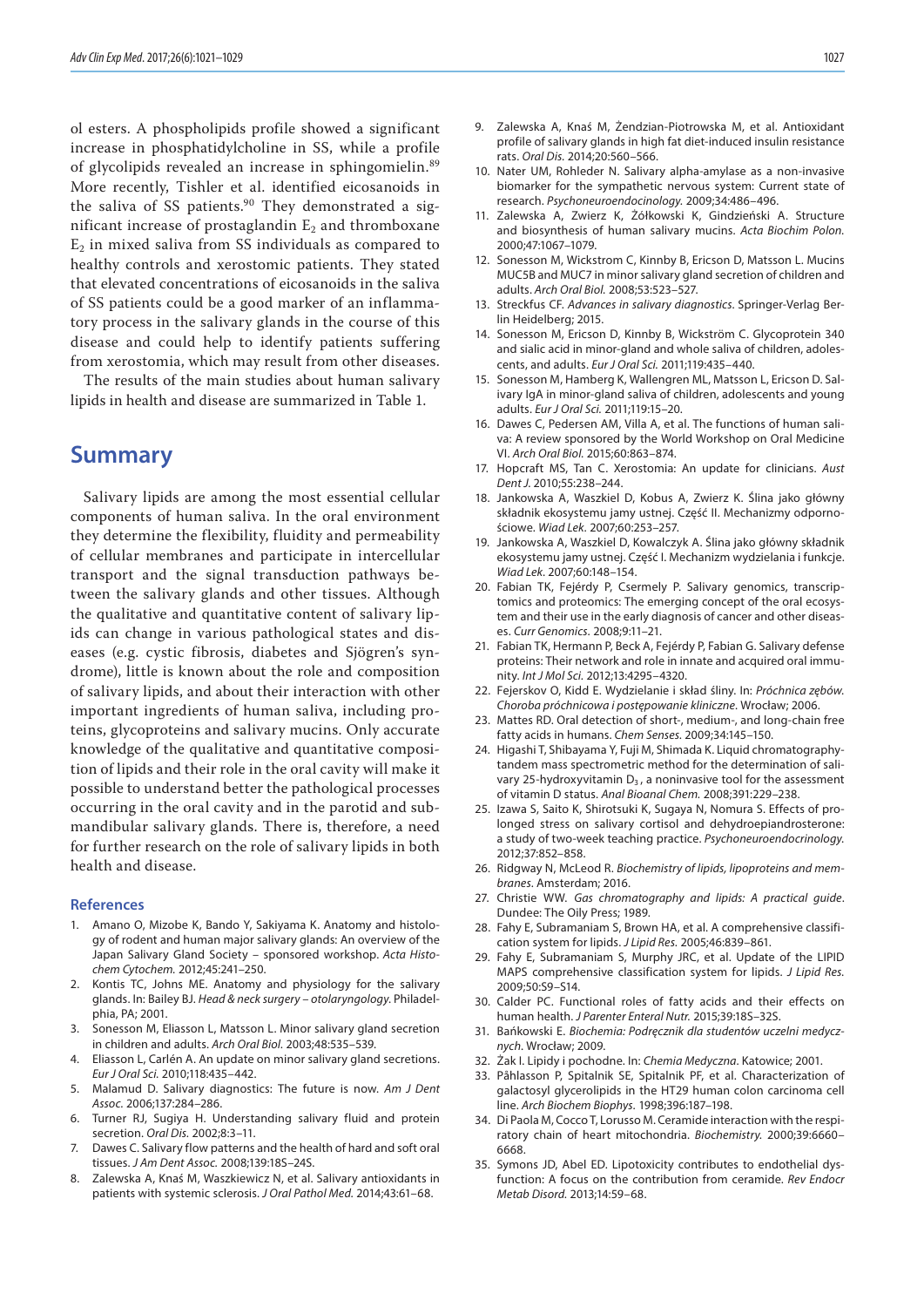- 36. Van Brocklyn JR, Williams JB. The control of the balance between ceramide and sphingosine-1-phosphate by sphingosine kinase: Oxidative stress and the seesaw of cell survival and death. *Comp Biochem Physiol.* 2012;163:26–36.
- 37. Karjalainen S, Sewón E, Soderling E, et al. Salivary cholesterol of healthy adults in relation to serum cholesterol concentration and oral health. *J Dent Res.* 1997;76:1637–1643.
- 38. Kanazawa A. Sterols in marine invertebrates. *Fish Sci.* 2001;67:997– 1007.
- 39. Mandel ID. The functions of saliva. *J Dent Res.* 1987;66(Spec. Is.):623–627.
- 40. Doubleday AW. Plodding toward diagnosis by salivary analysis. *Dent Cosmos.* 1909;51:412–421.
- 41. Dirksen TR. Lipid constituents of whole and parotid saliva. *J Dent Res.* 1963;42:920–924.
- 42. Krasnow F. Cholesterol and lecithin in teeth and saliva. *J Dent Res*. 1934;14:226–227.
- 43. Krasnow F. Physiological significance of phospholipid in human saliva. *J Dent Res.* 1945;24:319–326.
- 44. Mandel ID, Einstein A. Lipids in human salivary secretions and salivary calculus. *Arch Oral Biol.* 1969;14:231–233.
- 45. Rabinowitz JL, Shannon IL. Lipid changes in human male parotid saliva by stimulation. *Arch Oral Biol.* 1975;20:403–406.
- 46. Larsson B, Olivecrona G, Ericson T. Lipids in human saliva. *Arch Oral Biol.* 1996;41:105–110.
- 47. Slomiany BL, Murty VL, Slomiany A. Salivary lipids in health and disease. *Prog Lipid Res.* 1985;24:311–324.
- 48. Tomita Y, Miyake N, Yamanaka S. Lipids in human parotid saliva with regard to caries experience. *J Oleo Sci.* 2008;57:115–121.
- 49. Brasser AJ, Barwacz CA, Dawson DV, Brogden KA, Drake DR, Wertz PW. Presence of wax esters and squalene in human saliva. *Arch Oral Biol.* 2011;56:588–591.
- 50. Slomiany BL, Slomiany A, Mandel ID. Lipid composition of human submandibular gland secretion from light and heavy calculus formers. *Arch Oral Biol.* 1980;25:749–751.
- 51. Slomiany BL, Murty VL, Mandel ID, Zalesna G, Slomiany A. Physicochemical characteristics of mucus glycoproteins and lipids of the human oral mucosal mucus coat in relation to caries susceptibility. *Arch Oral Biol.* 1989;34:229–237.
- 52. Kulkarni BV, Wood KV, Mattes RD. Quantitative and qualitative analyses of human salivary NEFA with gas-chromatography and mass spectrometry. *Front Physiol.* 2012;3:1–6.
- 53. Slomiany BL, Slomiany A, Glass GB. Glyceroglucolipids of the Human Saliva. *Eur J Biochem.* 1978;84:53–59.
- 54. Slomiany BL, Zdebska E, Murty VL, Slomiany A, Petropoulou K, Mandel ID. Lipid composition of human labial salivary gland secretions. *Arch Oral Biol.* 1983;28:711–714.
- 55. Tandler B, Poulsen JH. Fusion of the envelope of mucous droplets with the luminal plasma membrane in acinar cells of the cat submandibular gland. *J Cell Biol.* 1976;68:775–781.
- 56. Slomiany BL, Witas H, Murty VL, Slomiany A, Mandel ID. Association of lipids with proteins and glycoproteins in human saliva. *J Dent Res*. 1983;62:24–27.
- 57. Slomiany BL, Murty VL, Slomiany A, Zielenski J, Mandel ID. Mucus glycoprotein of human saliva: Differences in the associated and covalently bound lipids with caries. *Biochim Biophys Acta.* 1986;882:18–28.
- 58. Slomiany BL, Murty VL, Takagi A, Tsukada H, Kosmala M, Slomiany A. Fatty acid acylation of salivary mucin in rat submandibular glands. *Arch Biochem Biophys.* 1985;242:402–410.
- 59. Witas H, Slomiany BL, Zdebska E, Kojima K, Liau YH, Slomiany A. Lipids associated with dog gastric mucus glycoprotein. *J App Biochem.* 1983;5:16–24.
- 60. Witas H, Sarosiek J, Aono M, Murty VL, Slomiany A, Slomiany BL. Lipids associated with rat small-intestinal mucus glycoprotein. *Carbohydr Res.* 1983;120:67–76.
- 61. Defagó MD, Garcés NR. New contribution about lipid carriers in human saliva. *Biocell.* 2008;32:105.
- 62. Liau YH, Murty VL, Gwozdzinski K, Slomiany A, Slomiany BL. In vitro fatty acid acylation of mucus glycoprotein from sublingual salivary glands. *Biochim Biophys Acta.* 1986;880:108–116.
- 63. Slomiany BL, Liau YH, Carter SR, Zielenski J, Slomiany A. Enzymic acylation of mucus glycoprotein with palmitic acid in rat submandibular salivary gland. *Arch Oral Biol.* 1986;31:463–468.
- 64. Slomiany A, Jozwiak Z, Takagi A, Slomiany BL. The role of covalently bound fatty acids in the degradation of human gastric mucus glycoprotein. *Arch Biochem Biophys.* 1984;229:560–567.
- 65. Slomiany A, Witas H, Aono M, Slomiany BL. Covalently linked fatty acids in gastric mucus glycoprotein of cystic fibrosis patients. *J Biol Chem.* 1983;258:8535–8538.
- 66. Defagó MD, Valentich MA, Actis AB. Lipid characterization of human saliva. *J Calif Dent Assoc.* 2011;39:874–880.
- 67. Kensche A, Reich M, Kümmerer K, Hanning M, Hanning C. Lipids in preventive dentistry. *Clin Oral Investiq.* 2013;17:669–685.
- 68. Cullis PR, Hope MJ. Physical properties and functional roles of lipids in membranes. In: Vance DE, Vance JE, eds. *Biochemistry of lipids and membranes*; 1985.
- 69. Galanti N, Baserga R. Glycolipid synthesis in the early prereplicative phase of isoproterenol-stimulated salivary glands of mice. *J Biol Chem.* 1971;246:6814–6821.
- 70. Pritchard ET. Sulpholipid formation in rat submandibular gland. *Biochem J.* 1977;166:41–144.
- 71. Carnoy C, Ramphal R, Scharfman A, et al. Altered carbohydrate composition of salivary mucins from patients with cystic fibrosis and the adhesion of Pseudomonas aeruginosa. *Am J Respir Cell Mol Biol.* 1993;3:323–340.
- 72. Livnat G, Bentur L, Kuzmisnsky E, Nagler RM. Salivary profile and oxidative stress in children and adolescents with cystic fibrosis. *J Oral Pathol Med.* 2010;39:16–21.
- 73. Nie S, Benito-Peńa E, Zhang H, Wu Y, Walt DR. Multiplexed salivary protein profiling for patients with respiratory diseases using fiberoptic bundles and fluorescent antibody-based microarrays. *Anal Chem.* 2013;85:9272–9280.
- 74. Shori DK, Genter T, Hansen J, et al. Altered sialyl- and fucosyl-linkage on mucins in cystic fibrosis patients promotes formation of the sialyl-Lewis X determinant on salivary MUC-5B and MUC-7. *Pflugers Arch.* 2001;443:S55–61.
- 75. Slomiany BL, Jozwiak Z, Slomiany A, Takagi A, Mandel ID. Occurrence of fatty acids covalently bound to protein in human submandibular saliva IRCS. *Med Sci.* 1983;11:765.
- 76. Davis PB, di Sant'Agnese PA. A review. Cystic fibrosis at Forty Quo Vadis? *Pediatr Res.* 1980;83–87.
- 77. Morris PA, Prout RES, Proctor GB, Garrett JR, Anderson LC. Lipid analysis of the major salivary glands in streptozotocin-diabetic rats and the effects of insulin treatment. *Arch Oral Biol.* 1992;37:489–494.
- 78. Anderson LC, Garrett JR. Lipid accumulation in the major salivary glands of streptozotocin-diabetic rats. *Arch Oral Biol.* 1986;31:469–475.
- 79. Mahay S, Adeghate E, Lindley MZ, Rolph CE, Singh J. Streptozotocin-induced type 1 diabetes mellitus alters the morphology, secretory function and acyl lipid content in the isolated rat parotid salivary gland. *Moll Cell Biochem.* 2004;261:175–181.
- 80. Sprecher H. Biochemistry of essential fatty acids. *Prog Lipid Res.*  1981;20:13–22.
- 81. Christon R, Fernandez Y, Cambon-Gros C, et al. The effect of dietary essential fatty acid deficiency on the composition and properties of the liver microsomal membrane of rats. *J Nutr.* 1988;118:1311–1318.
- 82. Bierć J, Borzym K, Waszkiel D, Daniszewska I, Zalewska A. Patogeneza zespołu Sjögrena. *Wiad Lek.* 2014;65:519–526.
- 83. Carr AJ, Ng WF, Figueiredo F, Macleod RI, Greenwood M, Staines K. Sjögren's syndrome - An update for dental practitioners. *Br Dent J.*  2012;213:353–357.
- 84. Nikolov NP, Illei GG. Pathogenesis of Sjögren's syndrome. *Curr Opin Rheumatol.* 2009;21:465–470.
- 85. Delaleu N, Jonsson R, Koller MM. Sjögren's syndrome. *Eur J Oral Sci.*  2005;113:101–113.
- 86. Enger TB, Palm Ø, Garen T, Sandvik L, Jensen JL. Oral distress in primary Sjögren's syndrome: Implications for health-related quality of life. *Eur J Oral Sci.* 2011;119:474–480.
- 87. Fox RI. Sjögren's syndrome. *Lancet.* 2005;366:321–331.
- 88. Fox RI. The salivary gland epithelial cell in Sjögren's syndrome: What are the steps involved in wounding or killing their secretory function? *J Rheumatol.* 2012;39:1117–1119.